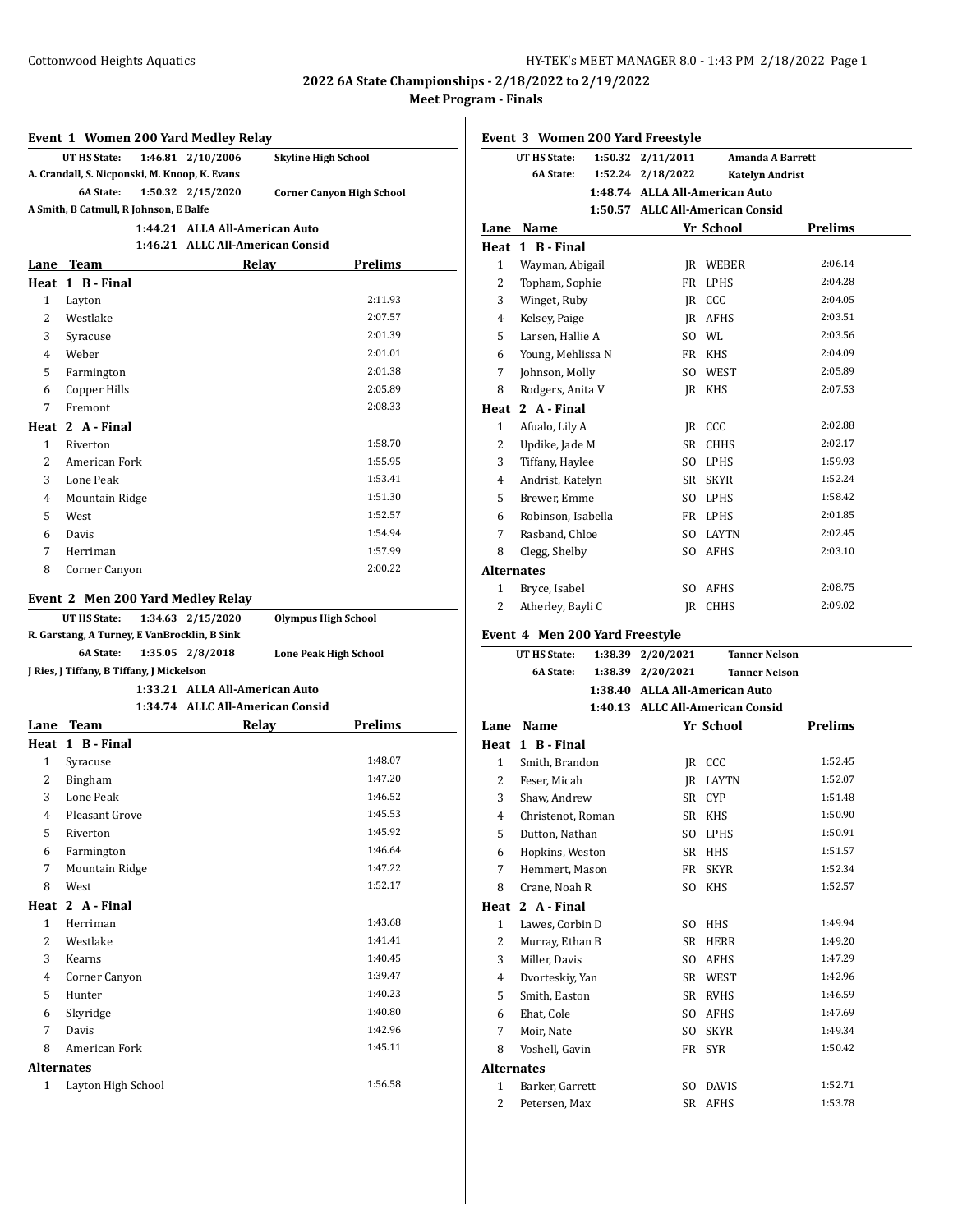# **Event 5 Women 200 Yard IM**

|                   | event 5 women zuu yaru im |         |                                  |                     |                         |
|-------------------|---------------------------|---------|----------------------------------|---------------------|-------------------------|
|                   | UT HS State:              | 2:03.41 | 2/9/2019                         |                     | <b>Rachel E Butler</b>  |
|                   | 6A State:                 |         | 2:06.34 2/9/2019                 | <b>Lily Plaudis</b> |                         |
|                   |                           |         | 2:01.51 ALLA All-American Auto   |                     |                         |
|                   |                           |         | 2:03.64 ALLC All-American Consid |                     |                         |
|                   | Lane Name                 |         |                                  | Yr School           | Prelims                 |
|                   | Heat 1 B - Final          |         |                                  |                     |                         |
| $\mathbf{1}$      | Plaudis, Ella             |         |                                  | SO KHS              | 2:28.54                 |
| $\overline{2}$    | Watson, Kya               |         |                                  | SR RVHS             | 2:25.27                 |
| 3                 | Harding, Emma             |         |                                  | JR AFHS             | 2:22.38                 |
| $\overline{4}$    | Riddle, Katelyn           |         |                                  | SR CHHS             | 2:22.19                 |
| 5                 | Taylor, Kaia              |         |                                  | IR AFHS             | 2:22.33                 |
| 6                 | Merrill, Kalia            |         |                                  | JR DAVIS            | 2:24.00                 |
| 7                 | Johnson, Hanah            |         |                                  | SR CYP              | 2:27.93                 |
| 8                 | Thomas, Alisha            |         | SO.                              | LPHS                | 2:29.25                 |
|                   | Heat 2 A - Final          |         |                                  |                     |                         |
| $\mathbf{1}$      | Cooper, Caroline          |         |                                  | JR WEST             | 2:19.38                 |
| 2                 | Anderson, Eideann         |         |                                  | SO AFHS             | 2:16.15                 |
| 3                 | Hyde, Lily                |         |                                  | SO PGHS             | 2:15.54                 |
| 4                 | Bennett, Taylor           |         |                                  | FR LPHS             | 2:11.22                 |
| 5                 | Wilson, Grace             |         |                                  | FR LPHS             | 2:14.79                 |
| 6                 | Brennan, Madeleine        |         |                                  | SR WEST             | 2:15.56                 |
| 7                 | Edholm, Teal M            |         |                                  | JR FHS              | 2:19.19                 |
| 8                 | Roberts, Angela F         |         |                                  | JR WEST             | 2:22.09                 |
| <b>Alternates</b> |                           |         |                                  |                     |                         |
| 1                 | Christensen, Sienna       |         |                                  | SR BHS              | 2:29.29                 |
| 2                 | Pollmann, Kate            |         | JR                               | <b>SKYR</b>         | 2:30.28                 |
|                   |                           |         |                                  |                     |                         |
|                   |                           |         |                                  |                     |                         |
|                   | Event 6 Men 200 Yard IM   |         |                                  |                     |                         |
|                   | <b>UT HS State:</b>       |         | 1:48.75 2/9/2019                 |                     | <b>Jordan R Tiffany</b> |
|                   | 6A State:                 |         | 1:48.75 2/9/2019                 |                     | <b>Jordan R Tiffany</b> |
|                   |                           |         | 1:49.57 ALLA All-American Auto   |                     |                         |
|                   |                           |         | 1:51.57 ALLC All-American Consid |                     |                         |
|                   | Lane Name                 |         |                                  | Yr School           | Prelims                 |
|                   | Heat 1 B - Final          |         |                                  |                     |                         |
| 1                 | Hammons, Hugh             |         |                                  | JR CCC              | 2:09.53                 |
| 2                 | Spencer, Konnor           |         |                                  | SO CCC              | 2:08.29                 |
| 3                 | Davenport, Isaac          |         |                                  | JR WEBER            | 2:07.26                 |
| $\overline{4}$    | Poulson, Gabe             |         |                                  | SR PGHS             | 2:06.26                 |
| 5                 | Bunker, Bryan             |         |                                  | SO KHS              | 2:07.07                 |
| 6                 | James, Truman             |         |                                  | FR AFHS             | 2:07.58                 |
| 7                 | Long, Carter              |         | SO.                              | <b>LPHS</b>         | 2:08.93                 |
| 8                 | Hill, Cooper C            |         | JR                               | FREMT               | 2:09.81                 |
| Heat              | 2 A - Final               |         |                                  |                     |                         |
| 1                 | Eberly, Benjamin          |         | SO.                              | TAYL                | 2:02.94                 |
| $\overline{c}$    | Ogden, Wade               |         | SO.                              | <b>SKYR</b>         | 2:01.45                 |
| 3                 | Wynn, Caleb               |         | SR                               | AFHS                | 1:59.74                 |
| 4                 | Day, Jes                  |         | JR                               | AFHS                | 1:57.15                 |
| 5                 | Biesinger, Joseph P       |         | SR                               | KHS                 | 1:58.61                 |
| 6                 | Wesemann, Sohnnie         |         | SR                               | CYP                 | 2:00.69                 |
| 7                 | Spencer, Karson           |         | JR                               | CCC                 | 2:02.74                 |
| 8                 | Blackwood, Brandyn N      |         | JR                               | WL                  | 2:05.37                 |
| <b>Alternates</b> |                           |         |                                  |                     |                         |

Smith, Austin SO PGHS 2:11.08

|                   | Event 7 Women 50 Yard Freestyle         |       |                 |                                                                |                           |
|-------------------|-----------------------------------------|-------|-----------------|----------------------------------------------------------------|---------------------------|
|                   | UT HS State:                            |       | 23.25 2/11/2005 |                                                                | J. Fredsall / S. Watchorn |
|                   | <b>6A State:</b>                        |       | 24.46 2/18/2022 | Anna Wekluk                                                    |                           |
|                   |                                         |       |                 | 23.20 ALLA All-American Auto                                   |                           |
|                   |                                         |       |                 | 23.54 ALLC All-American Consid                                 |                           |
|                   | Lane Name                               |       |                 | Yr School                                                      | <b>Prelims</b>            |
|                   | Heat 1 B - Final                        |       |                 |                                                                |                           |
| $\mathbf{1}$      | Huo, Jaci                               |       |                 | JR TAYL                                                        | 26.23                     |
| 2                 | Holladay, Kaitlyn                       |       |                 | SR FHS                                                         | 26.03                     |
| 3                 | Chase, Sydney R                         |       |                 | SR FREMT                                                       | 25.96                     |
| 4                 | Ohlson, Breeze A                        |       |                 | SO HERR                                                        | 25.57                     |
| 5                 | Egbert, Londyn                          |       |                 | SR LPHS                                                        | 25.86                     |
| 6                 | Reidhead, Katelyn                       |       |                 | SR BHS                                                         | 25.97                     |
| 7                 | Pilcher, Rori                           |       |                 | SR CYP                                                         | 26.15                     |
| 8                 | Reittinger, Elle J                      |       |                 | SR MRHS                                                        | 26.27                     |
|                   | Heat 2 A - Final                        |       |                 |                                                                |                           |
| $\mathbf{1}$      | Rich, Chalisse                          |       |                 | JR MRHS                                                        | 25.46                     |
| 2                 | Horne, Jamie N                          |       |                 | SR KHS                                                         | 25.23                     |
| 3                 | Harding, Addie                          |       |                 | FR AFHS                                                        | 25.12                     |
| 4                 | Fa, Ofa                                 |       |                 | FR WEST                                                        | 24.87                     |
| 5                 | Scoville, Sophie                        |       |                 | FR PGHS                                                        | 24.94                     |
| 6                 | Walker, Layla                           |       |                 | JR WEBER                                                       | 25.20                     |
| 7                 | Hansen, Gennovah                        |       |                 | JR MRHS                                                        | 25.33                     |
| 8                 | Egbert, Dylan                           |       |                 | SO LPHS                                                        | 25.54                     |
| <b>Alternates</b> |                                         |       |                 |                                                                |                           |
| 1                 | Portillo, Sophia                        |       |                 | SR MRHS                                                        | 26.34                     |
| 2                 | Lincoln, Elizabeth A                    |       |                 | JR WL                                                          | 26.35                     |
|                   | Event 8 Men 50 Yard Freestyle           |       |                 |                                                                |                           |
|                   | <b>UT HS State:</b>                     | 20.60 | 2/8/1997        | <b>Billy Betz</b>                                              |                           |
|                   |                                         |       |                 |                                                                |                           |
|                   |                                         |       |                 |                                                                |                           |
|                   | 6A State:                               |       | 20.89 2/14/2020 |                                                                | <b>Cameron Barney</b>     |
|                   |                                         |       |                 | 20.54 ALLA All-American Auto<br>20.91 ALLC All-American Consid |                           |
|                   | Lane Name                               |       |                 |                                                                |                           |
|                   | Heat 1 B - Final                        |       |                 | Yr School                                                      | <b>Prelims</b>            |
| $\mathbf{1}$      | Morgan, Adam                            |       |                 | IR RHS                                                         | 23.20                     |
| 2                 | Andersen, Nate                          |       |                 | SR PGHS                                                        | 23.10                     |
| 3                 | Ji, Richard                             |       |                 | SR WEST                                                        | 22.93                     |
| 4                 | Draxler, Mason                          |       |                 | IR FHS                                                         | 22.54                     |
| 5                 | Andrews, Carson K                       |       |                 | JR HERR                                                        | 22.69                     |
| 6                 | Weller, Sam                             |       | JR              | MRHS                                                           | 22.99                     |
| 7                 | Fairbanks, Braden                       |       |                 | SR PGHS                                                        | 23.18                     |
| 8                 | Elliott, Wesley                         |       |                 | SR HHS                                                         | 23.21                     |
|                   | Heat 2 A - Final                        |       |                 |                                                                |                           |
| 1                 | Williams, Sam                           |       | SO.             | RHS                                                            | 22.31                     |
| 2                 |                                         |       |                 | CCC                                                            | 22.20                     |
| 3                 | McNeill, Ryan<br>Portillo, Sawyer       |       | JR.<br>SO.      | <b>SYR</b>                                                     | 21.86                     |
| 4                 | Jackson, Trey                           |       |                 | SR MRHS                                                        | 21.62                     |
| 5                 |                                         |       |                 | SR HHS                                                         | 21.68                     |
| 6                 | Nunez-lanza, Angel A<br>Barney, Cameron |       |                 | SR WL                                                          | 21.97                     |
| 7                 | Carlson, Sam                            |       |                 | JR DAVIS                                                       | 22.29                     |
| 8                 | Barlow, Jaxon                           |       | SR              | CCC                                                            | 22.45                     |
| <b>Alternates</b> |                                         |       |                 |                                                                |                           |
| $\mathbf{1}$      | Langenbacher, Jakob                     |       | SR              | LAYTN                                                          | 23.27                     |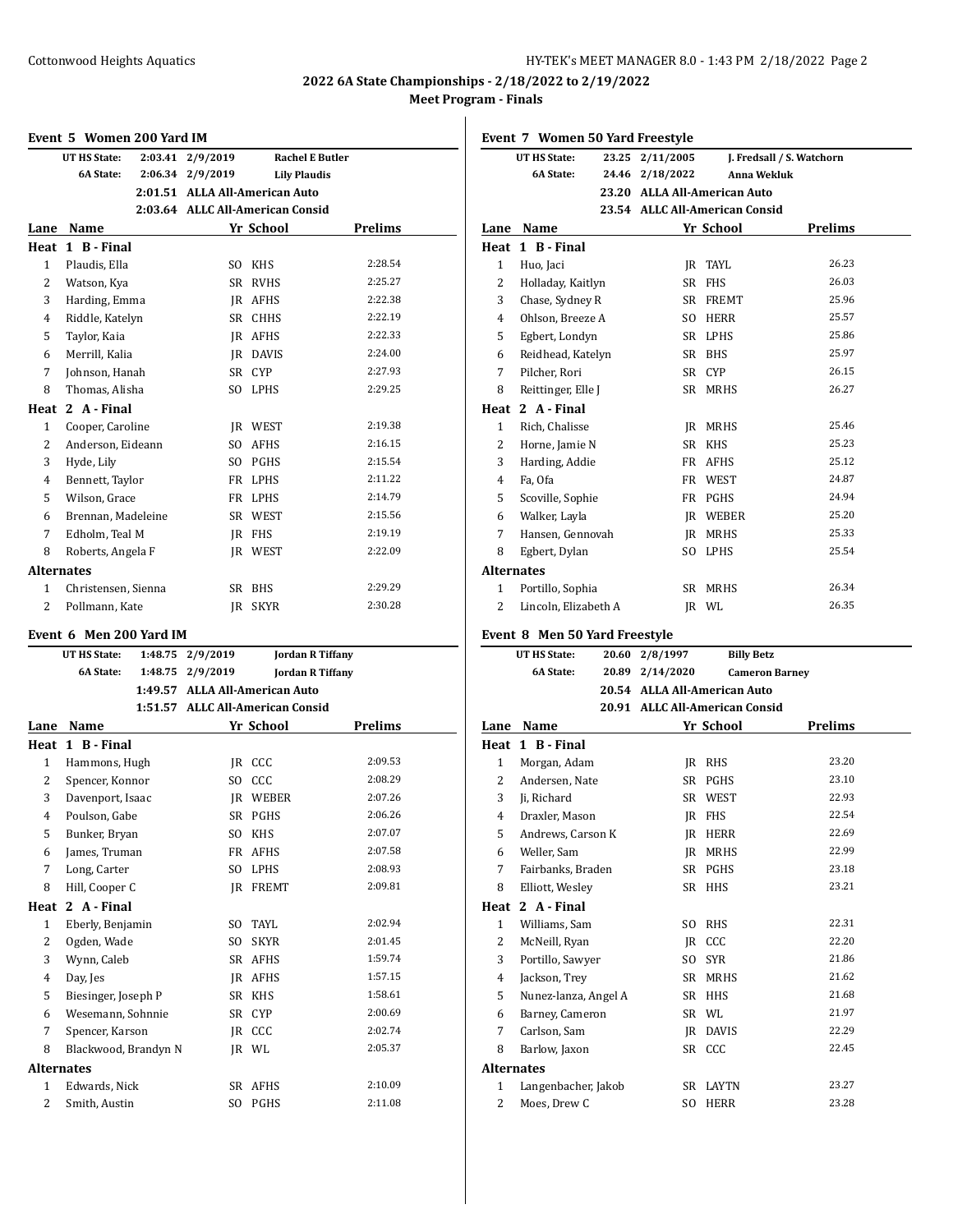## Cottonwood Heights Aquatics **HY-TEK's MEET MANAGER 8.0 - 1:43 PM 2/18/2022** Page 3

## **2022 6A State Championships - 2/18/2022 to 2/19/2022 Meet Program - Finals**

## **Event 9 Women 100 Yard Butterfly**

|                   | Event 9 women fou faru butterny |       |                                |              |                         |
|-------------------|---------------------------------|-------|--------------------------------|--------------|-------------------------|
|                   | <b>UT HS State:</b>             | 54.61 | 2/14/2014                      |              | <b>Lillian F Moore</b>  |
|                   | <b>6A State:</b>                | 57.42 | 2/14/2020                      |              | <b>Rivers Johnson</b>   |
|                   |                                 | 54.42 | <b>ALLA All-American Auto</b>  |              |                         |
|                   |                                 |       | 55.49 ALLC All-American Consid |              |                         |
| Lane              | Name                            |       |                                | Yr School    | <b>Prelims</b>          |
|                   | Heat 1 B - Final                |       |                                |              |                         |
| $\mathbf{1}$      | Mott, Gracelyn                  |       | SO.                            | <b>SYR</b>   | 1:05.94                 |
| $\overline{2}$    | Pollmann, Kate                  |       |                                | IR SKYR      | 1:05.36                 |
| 3                 | Fox, Faith                      |       |                                | SO RVHS      | 1:04.07                 |
| $\overline{4}$    | Watson, Kya                     |       |                                | SR RVHS      | 1:02.51                 |
| 5                 | Taylor, Kaia                    |       |                                | IR AFHS      | 1:03.83                 |
| 6                 | Leon, Adriana                   |       | SR                             | <b>CYP</b>   | 1:05.34                 |
| 7                 | Lam, Kalie                      |       | SR                             | HHS          | 1:05.59                 |
| 8                 | Lamborn, Jackie                 |       |                                | SR LAYTN     | 1:06.62                 |
| Heat              | 2 A - Final                     |       |                                |              |                         |
| $\mathbf{1}$      | Rasband, Chloe                  |       | SO.                            | <b>LAYTN</b> | 1:01.77                 |
| 2                 | Wilson, Grace                   |       | FR                             | <b>LPHS</b>  | 1:01.35                 |
| 3                 | Young, Mehlissa N               |       | FR -                           | <b>KHS</b>   | 1:01.04                 |
| $\overline{4}$    | Wekluk, Anna                    |       | SR                             | <b>MRHS</b>  | 58.38                   |
| 5                 | Brennan, Madeleine              |       |                                | SR WEST      | 1:00.13                 |
| 6                 | Baliguat, Olivia H              |       |                                | IR WL        | 1:01.16                 |
| 7                 | Cooper, Caroline                |       |                                | JR WEST      | 1:01.54                 |
| 8                 | Haymond, Lucy                   |       |                                | FR RVHS      | 1:02.40                 |
| <b>Alternates</b> |                                 |       |                                |              |                         |
| 1                 | Topham, Sophie                  |       |                                | FR LPHS      | 1:06.91                 |
| 2                 | Gordon, Sierra                  |       | SR                             | WEST         | 1:06.96                 |
|                   | Event 10 Men 100 Yard Butterfly |       |                                |              |                         |
|                   | UT HS State:                    | 47.71 | 2/15/2020                      |              | <b>Jordan R Tiffany</b> |
|                   | <b>6A State:</b>                |       | 47.71 2/15/2020                |              | <b>Jordan R Tiffany</b> |
|                   |                                 |       | 48.92 ALLA All-American Auto   |              |                         |
|                   |                                 |       | 49.95 ALLC All-American Consid |              |                         |
| Lane              | Name                            |       |                                | Yr School    | <b>Prelims</b>          |
| Heat              | 1 B - Final                     |       |                                |              |                         |
| $\mathbf{1}$      | Johnson, Tate                   |       | FR                             | <b>LPHS</b>  | 57.26                   |
| $\overline{c}$    | Topham, Noah                    |       | SR                             | <b>LPHS</b>  | 57.06                   |

| πται              | т р-гшаг           |     |              |       |
|-------------------|--------------------|-----|--------------|-------|
| 1                 | Johnson, Tate      | FR  | LPHS         | 57.26 |
| 2                 | Topham, Noah       | SR  | <b>LPHS</b>  | 57.06 |
| 3                 | Crook, Matthew R   | IR  | <b>HERR</b>  | 56.31 |
| $\overline{4}$    | Deller, Luke       | SR  | <b>DAVIS</b> | 55.95 |
| 5                 | Simons, Bryton     | SR  | <b>MRHS</b>  | 56.28 |
| 6                 | Stapley, Norman G  | SR  | <b>HERR</b>  | 56.58 |
| 7                 | Burr, Lincoln      | SO  | <b>SKYR</b>  | 57.12 |
| 8                 | Poulson, Gabe      |     | SR PGHS      | 57.37 |
| Heat              | 2 A - Final        |     |              |       |
| 1                 | Smith, Koen        | SO  | <b>CYP</b>   | 55.19 |
| 2                 | Wynn, Caleb        | SR  | <b>AFHS</b>  | 54.92 |
| 3                 | Contreras, Domingo | SR  | WEST         | 53.32 |
| $\overline{4}$    | Spencer, Karson    |     | IR CCC       | 52.19 |
| 5                 | Smith, Easton      | SR  | <b>RVHS</b>  | 53.18 |
| 6                 | Portillo, Sawyer   | SO. | <b>SYR</b>   | 54.02 |
| 7                 | Harris, Nathaniel  | IR  | PGHS         | 55.00 |
| 8                 | Fairbanks, Braden  | SR  | PGHS         | 55.47 |
| <b>Alternates</b> |                    |     |              |       |
| 1                 | Brown, Taylor      | IR  | <b>SKYR</b>  | 57.37 |
| $\overline{c}$    | Favero, Scott      | IR  | LPHS         | 57.42 |

|                         | Event 11 Women 100 Yard Freestyle       |       |                                                                |                     |                         |
|-------------------------|-----------------------------------------|-------|----------------------------------------------------------------|---------------------|-------------------------|
|                         | UT HS State:                            | 50.74 | 2/9/2019                                                       | <b>Rachel Oyler</b> |                         |
|                         | 6A State:                               | 53.17 | 2/20/2021                                                      | <b>Talia Thomas</b> |                         |
|                         |                                         |       | 50.19 ALLA All-American Auto                                   |                     |                         |
|                         |                                         |       | 51.05 ALLC All-American Consid                                 |                     |                         |
|                         | Lane Name                               |       |                                                                | Yr School           | <b>Prelims</b>          |
|                         | Heat 1 B - Final                        |       |                                                                |                     |                         |
| 1                       | Reidhead, Katelyn                       |       |                                                                | SR BHS              | 57.98                   |
| 2                       | Pilcher, Rori                           |       |                                                                | SR CYP              | 57.29                   |
| 3                       | Ohlson, Breeze A                        |       |                                                                | SO HERR             | 56.77                   |
| 4                       | Scoville, Sophie                        |       |                                                                | FR PGHS             | 56.52                   |
| 5                       | Edholm, Teal M                          |       |                                                                | IR FHS              | 56.57                   |
| 6                       | Egbert, Londyn                          |       |                                                                | SR LPHS             | 56.89                   |
| 7                       | Chase, Sydney R                         |       |                                                                | SR FREMT            | 57.94                   |
| 8                       | Johnson, Molly                          |       |                                                                | SO WEST             | 58.27                   |
|                         | Heat 2 A - Final                        |       |                                                                |                     |                         |
| $\mathbf{1}$            | Robinson, Isabella                      |       |                                                                | FR LPHS             | 55.65                   |
| 2                       | Hansen, Gennovah                        |       |                                                                | JR MRHS             | 55.34                   |
| 3                       | Fa, Ofa                                 |       |                                                                | FR WEST             | 54.17                   |
| 4                       | Hall, Lauryn                            |       |                                                                | SR DAVIS            | 53.93                   |
| 5                       | Cannon, Dani                            |       | SO                                                             | <b>SKYR</b>         | 54.13                   |
| 6                       | Bennett, Kennedy                        |       |                                                                | SO LPHS             | 55.15                   |
| 7                       | Horne, Jamie N                          |       |                                                                | SR KHS              | 55.40                   |
| 8                       | Clegg, Ava                              |       |                                                                | SO LPHS             | 55.87                   |
| <b>Alternates</b>       |                                         |       |                                                                |                     |                         |
| $\mathbf{1}$            | Mortensen, Brooke                       |       |                                                                | <b>IR WEBER</b>     | 58.93                   |
| 2                       | Huo, Jaci                               |       | IR                                                             | TAYL                | 58.96                   |
|                         | Event 12 Men 100 Yard Freestyle         |       |                                                                |                     |                         |
|                         |                                         |       |                                                                |                     |                         |
|                         |                                         |       |                                                                |                     |                         |
|                         | <b>UT HS State:</b><br><b>6A State:</b> |       | 45.27 2/8/2013                                                 |                     | <b>Long M Gutierrez</b> |
|                         |                                         |       | 45.58 2/15/2020                                                |                     | <b>Jordan R Tiffany</b> |
|                         |                                         |       | 44.95 ALLA All-American Auto<br>45.73 ALLC All-American Consid |                     |                         |
|                         |                                         |       |                                                                |                     |                         |
|                         | Lane Name                               |       |                                                                | Yr School           | <b>Prelims</b>          |
|                         | Heat 1 B - Final                        |       |                                                                |                     | 51.31                   |
| $\mathbf{1}$            | Ji, Richard                             |       |                                                                | SR WEST             | 50.89                   |
| 2                       | Shaw, Andrew                            |       |                                                                | SR CYP              | 50.71                   |
| 3                       | Andrews, Carson K                       |       |                                                                | JR HERR             | 50.55                   |
| 4                       | Hemmert, Mason                          |       | FR                                                             | <b>SKYR</b>         |                         |
| 5                       | Langenbacher, Jakob                     |       |                                                                | SR LAYTN            | 50.57                   |
| 6                       | Elliott, Wesley                         |       | SR                                                             | HHS                 | 50.86                   |
| 7                       | Luckham, Marco                          |       | SO.                                                            | LAYTN               | 50.91                   |
| 8                       | Weller, Sam                             |       | IR                                                             | <b>MRHS</b>         | 51.56                   |
| Heat                    | 2 A - Final                             |       |                                                                |                     |                         |
| $\mathbf{1}$            | McNeill, Ryan                           |       |                                                                | JR CCC              | 50.14                   |
| 2                       | Bennett, Neil                           |       | JR                                                             | <b>BHS</b>          | 49.34<br>49.16          |
| 3                       | Williams, Sam                           |       | SO                                                             | RHS                 |                         |
| $\overline{\mathbf{4}}$ | Page, Kanyon                            |       | SR                                                             | <b>SYR</b>          | 47.33<br>49.16          |
| 5                       | Ehat, Cole                              |       | SO                                                             | AFHS                |                         |
| 6                       | Carlson, Sam                            |       |                                                                | JR DAVIS            | 49.26                   |
| 7                       | Jackson, Trey                           |       | SR                                                             | <b>MRHS</b>         | 49.92                   |
| 8                       | Barney, Cameron                         |       |                                                                | SR WL               | 50.39                   |
| <b>Alternates</b><br>1  | Strong, Luke                            |       |                                                                | JR RVHS             | 51.65                   |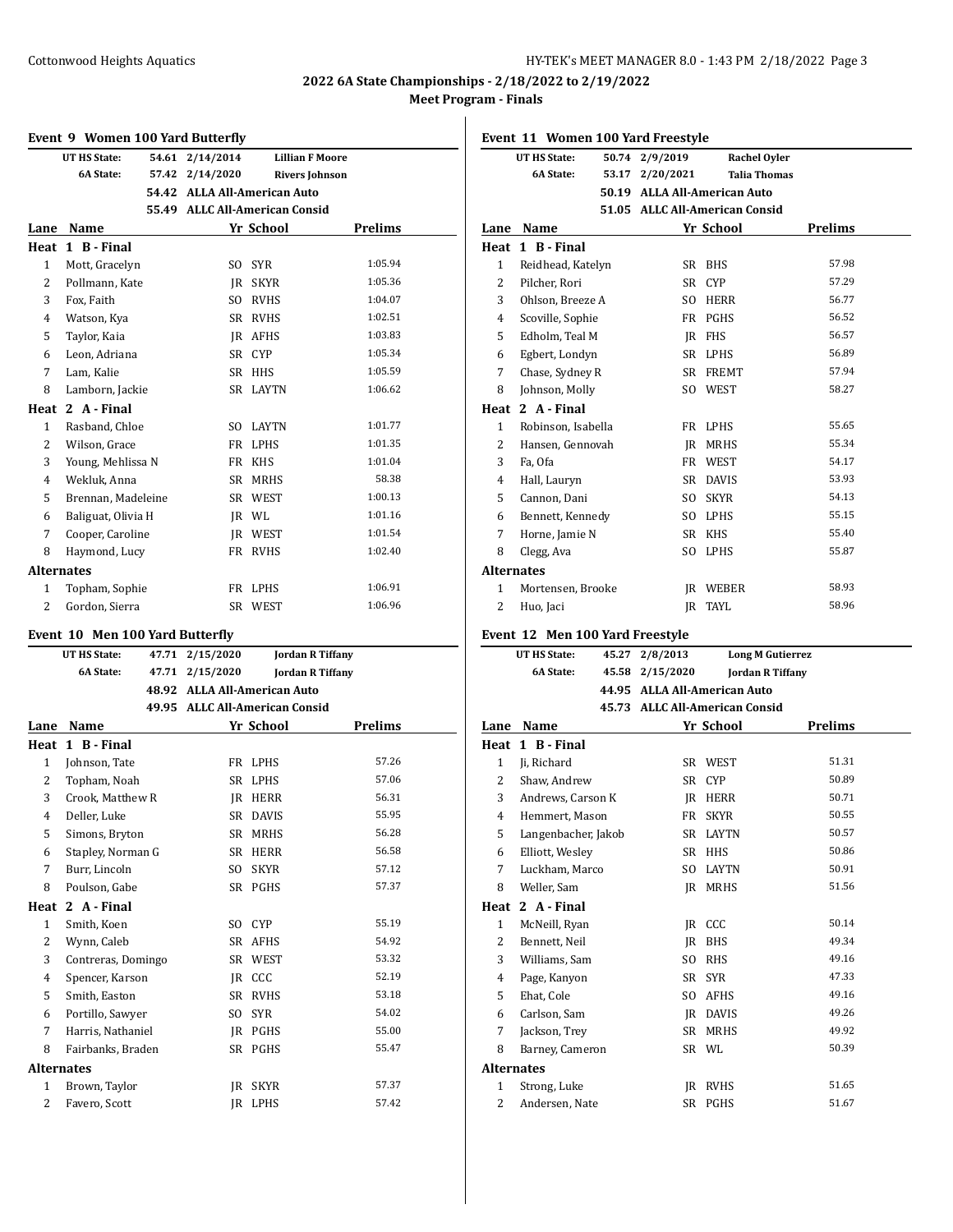Cottonwood Heights Aquatics HY-TEK's MEET MANAGER 8.0 - 1:43 PM 2/18/2022 Page 4

# **2022 6A State Championships - 2/18/2022 to 2/19/2022 Meet Program - Finals**

### **Event 13 Women 500 Yard Freestyle**

|                | <b>UT HS State:</b> | 4:55.28 2/18/2022 |                                  | <b>Katelyn Andrist</b> |      |
|----------------|---------------------|-------------------|----------------------------------|------------------------|------|
|                | <b>6A State:</b>    | 4:55.28 2/18/2022 |                                  | <b>Katelyn Andrist</b> |      |
|                |                     |                   | 4:52.19 ALLA All-American Auto   |                        |      |
|                |                     |                   | 4:56.85 ALLC All-American Consid |                        |      |
| Lane           | Name                |                   | Yr School                        | <b>Prelims</b>         |      |
| Heat           | 1 B - Final         |                   |                                  |                        |      |
| $\mathbf{1}$   | Graham, Delayna     | IR                | LPHS                             | 5:51.47                |      |
| $\overline{2}$ | Harding, Emma       | <b>IR</b>         | <b>AFHS</b>                      | 5:48.70                |      |
| 3              | Atherley, Bayli C   | <b>IR</b>         | <b>CHHS</b>                      | 5:47.49                |      |
| $\overline{4}$ | Riddle, Katelyn     | <b>SR</b>         | <b>CHHS</b>                      | 5:40.86                |      |
| 5              | Allen. Allie        | SO.               | <b>DAVIS</b>                     | 5:43.69                |      |
| 6              | Bryce, Isabel       | SO.               | <b>AFHS</b>                      | 5:48.10                |      |
| 7              | Hale, Micah         | SO.               | <b>LAYTN</b>                     | 5:49.86                |      |
| 8              | Mertens, Breanna    | <b>SR</b>         | <b>DAVIS</b>                     | 5:53.24                |      |
| Heat           | 2 A - Final         |                   |                                  |                        |      |
| $\mathbf{1}$   | Larsen, Hallie A    | SO.               | WL                               | 5:38.57                |      |
| $\overline{2}$ | Afualo, Lily A      |                   | IR CCC                           | 5:34.20                |      |
| 3              | Brewer. Emme        | S <sub>O</sub>    | <b>LPHS</b>                      | 5:22.34                |      |
| $\overline{4}$ | Andrist, Katelyn    | SR                | <b>SKYR</b>                      | 4:55.28                | ALLC |
| 5              | Bennett, Taylor     | FR                | <b>LPHS</b>                      | 5:16.64                |      |
| 6              | Tiffany, Haylee     | S <sub>O</sub>    | LPHS                             | 5:22.44                |      |
| 7              | Wayman, Abigail     | IR                | WEBER                            | 5:34.30                |      |
| 8              | Updike, Jade M      | <b>SR</b>         | <b>CHHS</b>                      | 5:38.98                |      |
|                | <b>Alternates</b>   |                   |                                  |                        |      |
| 1              | Goates, Aubrey J    | IR                | <b>BHS</b>                       | 5:53.30                |      |
| $\overline{2}$ | Ming, Ava L         | S <sub>O</sub>    | <b>HERR</b>                      | 5:53.54                |      |
|                |                     |                   |                                  |                        |      |

# **Event 14 Men 500 Yard Freestyle**

| <b>UT HS State:</b> | 2/20/2021      | <b>Tanner Nelson</b>          |                                                                                                                                                                                                                                                    |
|---------------------|----------------|-------------------------------|----------------------------------------------------------------------------------------------------------------------------------------------------------------------------------------------------------------------------------------------------|
| <b>6A State:</b>    | 2/20/2021      | <b>Tanner Nelson</b>          |                                                                                                                                                                                                                                                    |
|                     |                |                               |                                                                                                                                                                                                                                                    |
|                     |                |                               |                                                                                                                                                                                                                                                    |
| Name<br>Lane        |                |                               | <b>Prelims</b>                                                                                                                                                                                                                                     |
| 1 B - Final<br>Heat |                |                               |                                                                                                                                                                                                                                                    |
| Haney, Jack         |                | <b>LPHS</b>                   | 5:11.57                                                                                                                                                                                                                                            |
| Evans, Logan E      |                | <b>FREMT</b>                  | 5:09.31                                                                                                                                                                                                                                            |
| Feser, Micah        |                | <b>LAYTN</b>                  | 5:06.17                                                                                                                                                                                                                                            |
| Crane, Noah R       | S <sub>O</sub> | <b>KHS</b>                    | 5:02.88                                                                                                                                                                                                                                            |
| Voshell, Gavin      |                | <b>SYR</b>                    | 5:04.35                                                                                                                                                                                                                                            |
| Hammons, Hugh       |                |                               | 5:07.95                                                                                                                                                                                                                                            |
| Hoyal, David        |                | <b>LPHS</b>                   | 5:10.92                                                                                                                                                                                                                                            |
| Barker, Garrett     |                | <b>DAVIS</b>                  | 5:12.35                                                                                                                                                                                                                                            |
| Heat<br>2 A - Final |                |                               |                                                                                                                                                                                                                                                    |
| Bunker, Bryan       |                | <b>KHS</b>                    | 5:01.06                                                                                                                                                                                                                                            |
| Dutton, Nathan      | S <sub>O</sub> | <b>LPHS</b>                   | 4:58.01                                                                                                                                                                                                                                            |
| Murray, Ethan B     |                | <b>HERR</b>                   | 4:52.86                                                                                                                                                                                                                                            |
| Dvorteskiy, Yan     |                | WEST                          | 4:45.86                                                                                                                                                                                                                                            |
| Day, Jes            |                | <b>AFHS</b>                   | 4:46.21                                                                                                                                                                                                                                            |
| Moir, Nate          |                | <b>SKYR</b>                   | 4:53.85                                                                                                                                                                                                                                            |
| Hopkins, Weston     |                | <b>HHS</b>                    | 4:59.24                                                                                                                                                                                                                                            |
| Lawes, Corbin D     | S <sub>O</sub> | <b>HHS</b>                    | 5:01.79                                                                                                                                                                                                                                            |
| Alternates          |                |                               |                                                                                                                                                                                                                                                    |
| Hymas, Lincoln      |                | <b>BHS</b>                    | 5:12.49                                                                                                                                                                                                                                            |
| Mendenhall, Jonah   | S <sub>O</sub> | PGHS                          | 5:13.58                                                                                                                                                                                                                                            |
|                     |                | 4:30.06<br>4:30.06<br>4:28.38 | <b>ALLA All-American Auto</b><br>4:33.10 ALLC All-American Consid<br>Yr School<br>FR<br><b>SR</b><br><b>IR</b><br>FR<br>IR CCC<br>S <sub>O</sub><br>S <sub>O</sub><br>S <sub>O</sub><br>SR<br>SR<br><b>IR</b><br>S <sub>O</sub><br><b>SR</b><br>FR |

|                   |                                                                       |  | Event 15 Women 200 Yard Freestyle Relay |       |                           |  |
|-------------------|-----------------------------------------------------------------------|--|-----------------------------------------|-------|---------------------------|--|
|                   | UT HS State:                                                          |  | 1:36.59 2/11/2005                       |       | <b>Kearns High School</b> |  |
|                   | N. Edge, C. Bergesen, T. Huff, J. Fredsall                            |  |                                         |       |                           |  |
|                   | <b>6A State:</b><br>1:39.67 2/20/2021<br><b>Lone Peak High School</b> |  |                                         |       |                           |  |
|                   | C Anderson, D Egbert, K Bennett, S Wilson                             |  |                                         |       |                           |  |
|                   |                                                                       |  | 1:35.36 ALLA All-American Auto          |       |                           |  |
|                   |                                                                       |  | 1:36.94 ALLC All-American Consid        |       |                           |  |
|                   | Lane Team                                                             |  |                                         | Relay | <b>Prelims</b>            |  |
|                   | Heat 1 B-Final                                                        |  |                                         |       |                           |  |
| $\mathbf{1}$      | West                                                                  |  |                                         |       | 1:48.95                   |  |
| 2                 | Weber                                                                 |  |                                         |       | 1:47.95                   |  |
| 3                 | Farmington                                                            |  |                                         |       | 1:47.20                   |  |
| $\overline{4}$    | Davis                                                                 |  |                                         |       | 1:46.64                   |  |
| 5                 | Copper Hills                                                          |  |                                         |       | 1:47.17                   |  |
| 6                 | Cyprus                                                                |  |                                         |       | 1:47.75                   |  |
| 7                 | Syracuse                                                              |  |                                         |       | 1:48.22                   |  |
| 8                 | Fremont                                                               |  |                                         |       | 1:49.24                   |  |
|                   | Heat 2 A-Final                                                        |  |                                         |       |                           |  |
| $\mathbf{1}$      | Herriman                                                              |  |                                         |       | 1:46.23                   |  |
| $\overline{2}$    | Kearns                                                                |  |                                         |       | 1:45.59                   |  |
| 3                 | American Fork                                                         |  |                                         |       | 1:43.21                   |  |
| 4                 | Lone Peak                                                             |  |                                         |       | 1:40.51                   |  |
| 5                 | Mountain Ridge                                                        |  |                                         |       | 1:41.87                   |  |
| 6                 | <b>Pleasant Grove</b>                                                 |  |                                         |       | 1:43.80                   |  |
| 7                 | Layton                                                                |  |                                         |       | 1:46.00                   |  |
| 8                 | Westlake                                                              |  |                                         |       | 1:46.64                   |  |
| <b>Alternates</b> |                                                                       |  |                                         |       |                           |  |
| $\mathbf{1}$      | Skyridge High School                                                  |  |                                         |       | 1:49.35                   |  |
| $\overline{c}$    | Clearfield High School                                                |  |                                         |       | 1:51.21                   |  |
|                   |                                                                       |  |                                         |       |                           |  |

## **Event 16 Men 200 Yard Freestyle Relay**

| UT HS State: 1:24.43 1/26/2019                 |                                              |                                  | <b>Desert Hills High School</b> |  |
|------------------------------------------------|----------------------------------------------|----------------------------------|---------------------------------|--|
| P.Plumb, C. Rettie, A. Anderson, K. Wawrzyniak |                                              |                                  |                                 |  |
|                                                |                                              | 6A State: 1:27.93 2/9/2018       | <b>Lone Peak High School</b>    |  |
|                                                | J Tiffany, J Condie, B Abernethy, B Karratti |                                  |                                 |  |
|                                                |                                              | 1:24.80 ALLA All-American Auto   |                                 |  |
|                                                |                                              | 1:25.86 ALLC All-American Consid |                                 |  |

| Lane | <b>Team</b>    | Relay | <b>Prelims</b> |  |
|------|----------------|-------|----------------|--|
| Heat | 1 B - Final    |       |                |  |
| 1    | Lone Peak      |       | 1:36.08        |  |
| 2    | Farmington     |       | 1:35.48        |  |
| 3    | Herriman       |       | 1:33.14        |  |
| 4    | Westlake       |       | 1:32.80        |  |
| 5    | Davis          |       | 1:33.00        |  |
| 6    | Riverton       |       | 1:34.28        |  |
| 7    | Roy            |       | 1:35.52        |  |
| 8    | Taylorsville   |       | 1:38.13        |  |
| Heat | 2 A - Final    |       |                |  |
| 1    | Corner Canyon  |       | 1:32.47        |  |
| 2    | Pleasant Grove |       | 1:31.46        |  |
| 3    | West           |       | 1:30.83        |  |
| 4    | American Fork  |       | 1:30.13        |  |
| 5    | Syracuse       |       | 1:30.79        |  |
| 6    | Hunter         |       | 1:31.43        |  |
| 7    | Mountain Ridge |       | 1:31.78        |  |
| 8    | Layton         |       | 1:32.60        |  |
|      |                |       |                |  |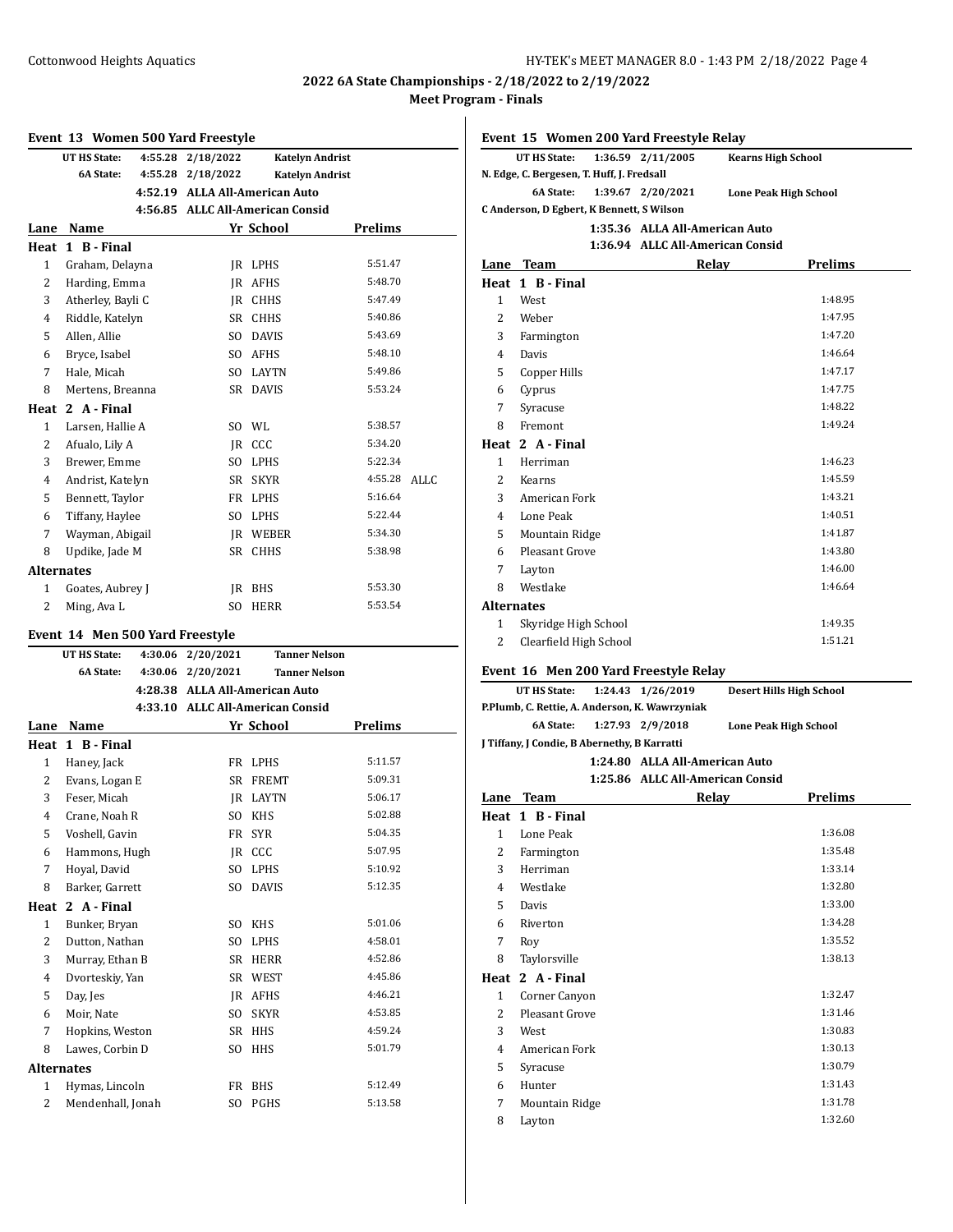## **Alternates...(#16 Men 200 Yard Freestyle Relay)** 1 Kearns High School 1:39.91 Bingham High School 1:40.65

# **Event 17 Women 100 Yard Backstroke**

|                   | UT HS State:             | 53.45 | 2/12/2016       | <b>Rhyan White</b>             |                |
|-------------------|--------------------------|-------|-----------------|--------------------------------|----------------|
|                   | <b>6A State:</b>         |       | 56.10 2/14/2020 | <b>Rivers Johnson</b>          |                |
|                   |                          |       |                 | 54.80 ALLA All-American Auto   |                |
|                   |                          |       |                 | 55.92 ALLC All-American Consid |                |
| Lane              | Name                     |       |                 | Yr School                      | <b>Prelims</b> |
| Heat              | 1 B - Final              |       |                 |                                |                |
| 1                 | Dunn, Lina               |       | SR              | <b>FHS</b>                     | 1:04.22        |
| 2                 | Reittinger, Elle J       |       | <b>SR</b>       | <b>MRHS</b>                    | 1:03.98        |
| 3                 | Nash, Ayrie M            |       | FR              | <b>KHS</b>                     | 1:03.46        |
| 4                 | Nelson, Summer           |       | IR              | <b>SYR</b>                     | 1:02.40        |
| 5                 | Baliguat, Olivia H       |       |                 | IR WL                          | 1:02.79        |
| 6                 | Rodgers, Anita V         |       | IR              | <b>KHS</b>                     | 1:03.80        |
| 7                 | Adamson, Livvie          |       | SR              | <b>AFHS</b>                    | 1:04.03        |
| 8                 | Ribes Monterroso, Andrea |       | SR              | <b>KHS</b>                     | 1:04.48        |
| Heat              | 2 A - Final              |       |                 |                                |                |
| 1                 | Winget, Ruby             |       | IR              | CCC                            | 1:02.13        |
| 2                 | Bennett, Kennedy         |       | S <sub>O</sub>  | <b>LPHS</b>                    | 1:01.15        |
| 3                 | Harding, Addie           |       | FR              | <b>AFHS</b>                    | 1:00.75        |
| $\overline{4}$    | Hyde, Lily               |       | S <sub>O</sub>  | PGHS                           | 58.90          |
| 5                 | Merrill, Kalia           |       | IR              | <b>DAVIS</b>                   | 1:00.73        |
| 6                 | Kelsey, Paige            |       | IR              | <b>AFHS</b>                    | 1:00.91        |
| 7                 | Cannon, Dani             |       | S <sub>O</sub>  | <b>SKYR</b>                    | 1:01.57        |
| 8                 | Walker, Layla            |       | IR              | WEBER                          | 1:02.18        |
| <b>Alternates</b> |                          |       |                 |                                |                |
| 1                 | Haymond, Lucy            |       | FR              | <b>RVHS</b>                    | 1:04.61        |
| $\overline{c}$    | Favero, Morgan           |       | FR              | <b>LPHS</b>                    | 1:05.19        |

### **Event 18 Men 100 Yard Backstroke**

|              | <b>UT HS State:</b>  | 48.71 | 2/15/2020      | <b>Ryan J Garstang</b>          |         |
|--------------|----------------------|-------|----------------|---------------------------------|---------|
|              | 6A State:            | 48.25 | 2/15/2020      | <b>Jordan R Tiffany</b>         |         |
|              |                      | 49.38 |                | <b>ALLA All-American Auto</b>   |         |
|              |                      | 50.37 |                | <b>ALLC All-American Consid</b> |         |
| Lane         | Name                 |       |                | Yr School                       | Prelims |
| Heat         | 1 B - Final          |       |                |                                 |         |
| 1            | Brown, Taylor        |       | JR.            | <b>SKYR</b>                     | 58.94   |
| 2            | Smith, Brandon       |       | IR             | CCC                             | 58.05   |
| 3            | Moes, Drew C         |       | S <sub>O</sub> | <b>HERR</b>                     | 57.58   |
| 4            | Hill, Cooper C       |       | IR             | <b>FREMT</b>                    | 56.76   |
| 5            | Bennett, Neil        |       | JR             | <b>BHS</b>                      | 56.98   |
| 6            | James, Truman        |       | <b>FR</b>      | <b>AFHS</b>                     | 57.99   |
| 7            | Biesinger, Frederick |       | S <sub>O</sub> | <b>KHS</b>                      | 58.88   |
| 8            | Burton, Collin       |       | IR             | <b>SYR</b>                      | 59.08   |
| Heat         | 2 A - Final          |       |                |                                 |         |
| $\mathbf{1}$ | Simons, Bryton       |       | SR             | <b>MRHS</b>                     | 55.65   |
| 2            | Miller, Davis        |       | SO.            | <b>AFHS</b>                     | 53.96   |
| 3            | Stowers, Spencer     |       | IR             | <b>SKYR</b>                     | 52.42   |
| 4            | Nunez-lanza, Angel A |       | <b>SR</b>      | <b>HHS</b>                      | 51.60   |
| 5            | Page, Kanyon         |       | <b>SR</b>      | <b>SYR</b>                      | 51.69   |
| 6            | Blackwood, Brandyn N |       | JR.            | WL                              | 52.78   |
| 7            | Contreras, Domingo   |       | SR             | WEST                            | 54.93   |
| 8            | Burr, Lincoln        |       | SO.            | <b>SKYR</b>                     | 55.66   |

|                   | Alternates                           |         |                                  |                 |                                            |  |  |  |
|-------------------|--------------------------------------|---------|----------------------------------|-----------------|--------------------------------------------|--|--|--|
| $\mathbf{1}$      | Nydegger, Ki                         |         |                                  | SR PGHS         | 59.11                                      |  |  |  |
| 2                 | Bradley, Paden                       |         |                                  | SR BHS          | 59.36                                      |  |  |  |
|                   | Event 19 Women 100 Yard Breaststroke |         |                                  |                 |                                            |  |  |  |
|                   |                                      |         |                                  |                 |                                            |  |  |  |
|                   | UT HS State:<br><b>6A State:</b>     | 1:02.09 | 1/25/2020<br>1:03.01 2/9/2019    |                 | <b>Haley Altman</b><br><b>Lily Plaudis</b> |  |  |  |
|                   |                                      |         | 1:02.58 ALLA All-American Auto   |                 |                                            |  |  |  |
|                   |                                      |         | 1:03.80 ALLC All-American Consid |                 |                                            |  |  |  |
| Lane              | <b>Name</b>                          |         |                                  | Yr School       | <b>Prelims</b>                             |  |  |  |
| Heat              | 1 B - Final                          |         |                                  |                 |                                            |  |  |  |
| $\mathbf{1}$      | Johnson, Hanah                       |         |                                  | SR CYP          | 1:14.90                                    |  |  |  |
| $\overline{2}$    | Petty, Paige                         |         |                                  | IR LPHS         | 1:14.04                                    |  |  |  |
| 3                 | Cragun, Macie                        |         |                                  | <b>IR DAVIS</b> | 1:12.84                                    |  |  |  |
| 4                 | Leeper, McKella A                    |         |                                  | SR HERR         | 1:12.21                                    |  |  |  |
| 5                 | Egbert, Dylan                        |         |                                  | SO LPHS         | 1:12.38                                    |  |  |  |
| 6                 | Clegg, Shelby                        |         |                                  | SO AFHS         | 1:13.46                                    |  |  |  |
| 7                 | Whipple, Ashtyn                      |         |                                  | SR BHS          | 1:14.88                                    |  |  |  |
| 8                 | Akins, Rosemary                      |         |                                  | SO CCC          | 1:16.49                                    |  |  |  |
|                   | Heat 2 A-Final                       |         |                                  |                 |                                            |  |  |  |
| $\mathbf{1}$      | Thomas, Alisha                       |         |                                  | SO LPHS         | 1:11.81                                    |  |  |  |
| 2                 | Clark, Anya                          |         | SO.                              | <b>SKYR</b>     | 1:10.19                                    |  |  |  |
| 3                 | Clegg, Ava                           |         |                                  | SO LPHS         | 1:09.32                                    |  |  |  |
| 4                 | Rich, Chalisse                       |         |                                  | <b>IR MRHS</b>  | 1:07.79                                    |  |  |  |
| 5                 | Anderson, Eideann                    |         |                                  | SO AFHS         | 1:08.11                                    |  |  |  |
| 6                 | Roberts, Angela F                    |         |                                  | <b>IR WEST</b>  | 1:09.49                                    |  |  |  |
| 7                 | Hall, Lauryn                         |         |                                  | SR DAVIS        | 1:10.55                                    |  |  |  |
| 8                 | Visser, Marissa J                    |         |                                  | JR CHHS         | 1:11.92                                    |  |  |  |
| <b>Alternates</b> |                                      |         |                                  |                 |                                            |  |  |  |
| 1                 | Burton, Maddie                       |         |                                  | SR RVHS         | 1:17.10                                    |  |  |  |
| 2                 | Fullmer, Madison                     |         |                                  | SR CYP          | 1:17.11                                    |  |  |  |
|                   |                                      |         |                                  |                 |                                            |  |  |  |
|                   | Event 20 Men 100 Yard Breaststroke   |         |                                  |                 |                                            |  |  |  |
|                   | IIT HS State:                        |         | 55.60 2/20/2021                  |                 | Alexander I Turnev                         |  |  |  |

|              | UT HS State:        | 55.60 | 2/20/2021                      |             | <b>Alexander J Turney</b> |
|--------------|---------------------|-------|--------------------------------|-------------|---------------------------|
|              | <b>6A State:</b>    | 56.34 | 1/6/2021                       |             | <b>Tanner Nelson</b>      |
|              |                     |       | 55.84 ALLA All-American Auto   |             |                           |
|              |                     |       | 56.98 ALLC All-American Consid |             |                           |
| Lane         | Name                |       |                                | Yr School   | Prelims                   |
| Heat         | 1 B - Final         |       |                                |             |                           |
| $\mathbf{1}$ | Barlow, Jaxon       |       |                                | SR CCC      | 1:04.96                   |
| 2            | Skeen, Tyler        |       | <b>SR</b>                      | WEST        | 1:04.74                   |
| 3            | Rock, Tyler E       |       | IR                             | <b>BHS</b>  | 1:04.68                   |
| 4            | Edwards, Nick       |       | SR                             | AFHS        | 1:04.09                   |
| 5            | Johnson, Kaleb S    |       | IR                             | <b>HHS</b>  | 1:04.65                   |
| 6            | Long, Carter        |       | SO.                            | <b>LPHS</b> | 1:04.73                   |
| 7            | Smith, Austin       |       | SO.                            | PGHS        | 1:04.78                   |
| 8            | Atnip, Andrew T     |       | SR                             | <b>MRHS</b> | 1:05.04                   |
| Heat         | 2 A - Final         |       |                                |             |                           |
| $\mathbf{1}$ | Spencer, Konnor     |       | SO.                            | CCC         | 1:03.49                   |
| 2            | Christenot, Roman   |       | SR                             | <b>KHS</b>  | 1:02.52                   |
| 3            | Draxler, Mason      |       | IR                             | FHS         | 1:01.09                   |
| 4            | Biesinger, Joseph P |       | <b>SR</b>                      | <b>KHS</b>  | 58.34                     |
| 5            | Wesemann, Sohnnie   |       | SR                             | <b>CYP</b>  | 59.35                     |
| 6            | Ogden, Wade         |       | SO.                            | <b>SKYR</b> | 1:01.26                   |
| 7            | Davenport, Isaac    |       | IR                             | WEBER       | 1:03.05                   |
| 8            | Eberly, Benjamin    |       | SO.                            | TAYL        | 1:03.53                   |